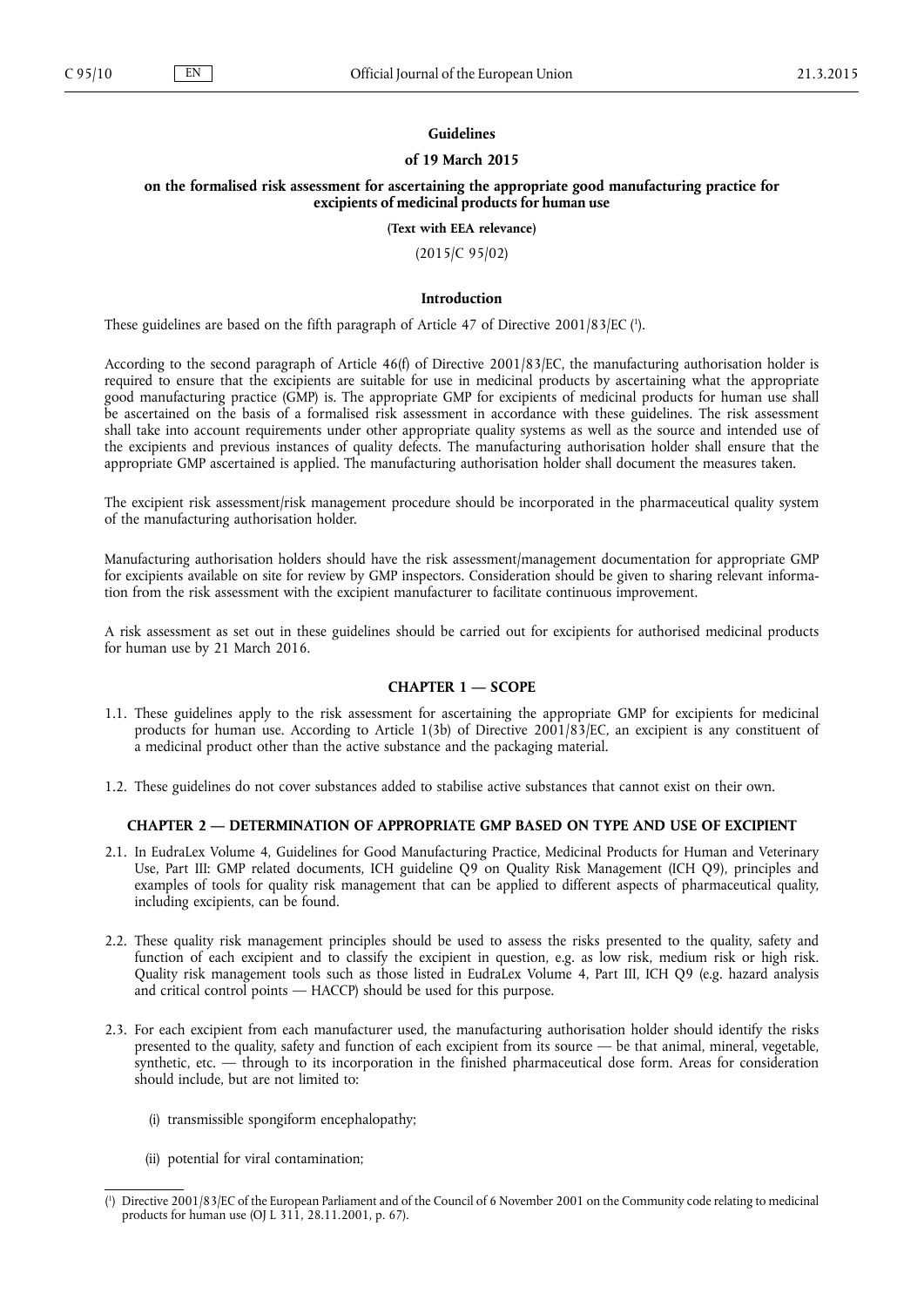- (iii) potential for microbiological or endotoxin/pyrogen contamination;
- (iv) potential, in general, for any impurity originating from the raw materials, e.g. aflatoxins or pesticides, or generated as part of the process and carried over, e.g. residual solvents and catalysts;
- (v) sterility assurance for excipients claimed to be sterile;
- (vi) potential for any impurities carried over from other processes, in absence of dedicated equipment and/or facilities;
- (vii) environmental control and storage/transportation conditions including cold chain management, if appropriate;
- (viii) supply chain complexity;
- (ix) stability of excipient;
- (x) packaging integrity evidence.
- 2.4. Additionally, with respect to the use and function of each excipient, the manufacturing authorisation holder should consider:
	- (i) the pharmaceutical form and use of the medicinal product containing the excipient;
	- (ii) the function of the excipient in the formulation, e.g. lubricant in a tablet product or preservative material in a liquid formulation, etc.;
	- (iii) the proportion of the excipient in the medicinal product composition;
	- (iv) daily patient intake of the excipient;
	- (v) any known quality defects/fraudulent adulterations, both globally and at a local company level related to the excipient;
	- (vi) whether the excipient is a composite;
	- (vii) known or potential impact on the critical quality attributes of the medicinal product;
	- (viii) other factors as identified or known to be relevant to assuring patient safety.
- 2.5. Having established and documented the risk profile of the excipient, the manufacturing authorisation holder should establish and document the elements of EudraLex Volume 4 that he believes are needed to be in place in order to control and maintain the quality of the excipient, e.g. Annex 1 or/and Annex 2; Part II: Basic Requirements for Active Substances used as Starting Materials.
- 2.6. These elements will vary depending on the source, the supply chain and the subsequent use of the excipient, but as a minimum the following high level GMP elements should be considered by the manufacturing authorisation holder:
	- (i) establishment and implementation of an effective pharmaceutical quality system;
	- (ii) sufficient competent and appropriately qualified personnel;
	- (iii) defined job descriptions for managerial and supervisory staff responsible for manufacturing and quality activities;
	- (iv) training programmes for all staff involved in manufacturing and quality activities;
	- (v) training programmes related to health, hygiene and clothing as identified as necessary to the intended operations;
	- (vi) provision and maintenance of premises and equipment appropriate to the intended operations;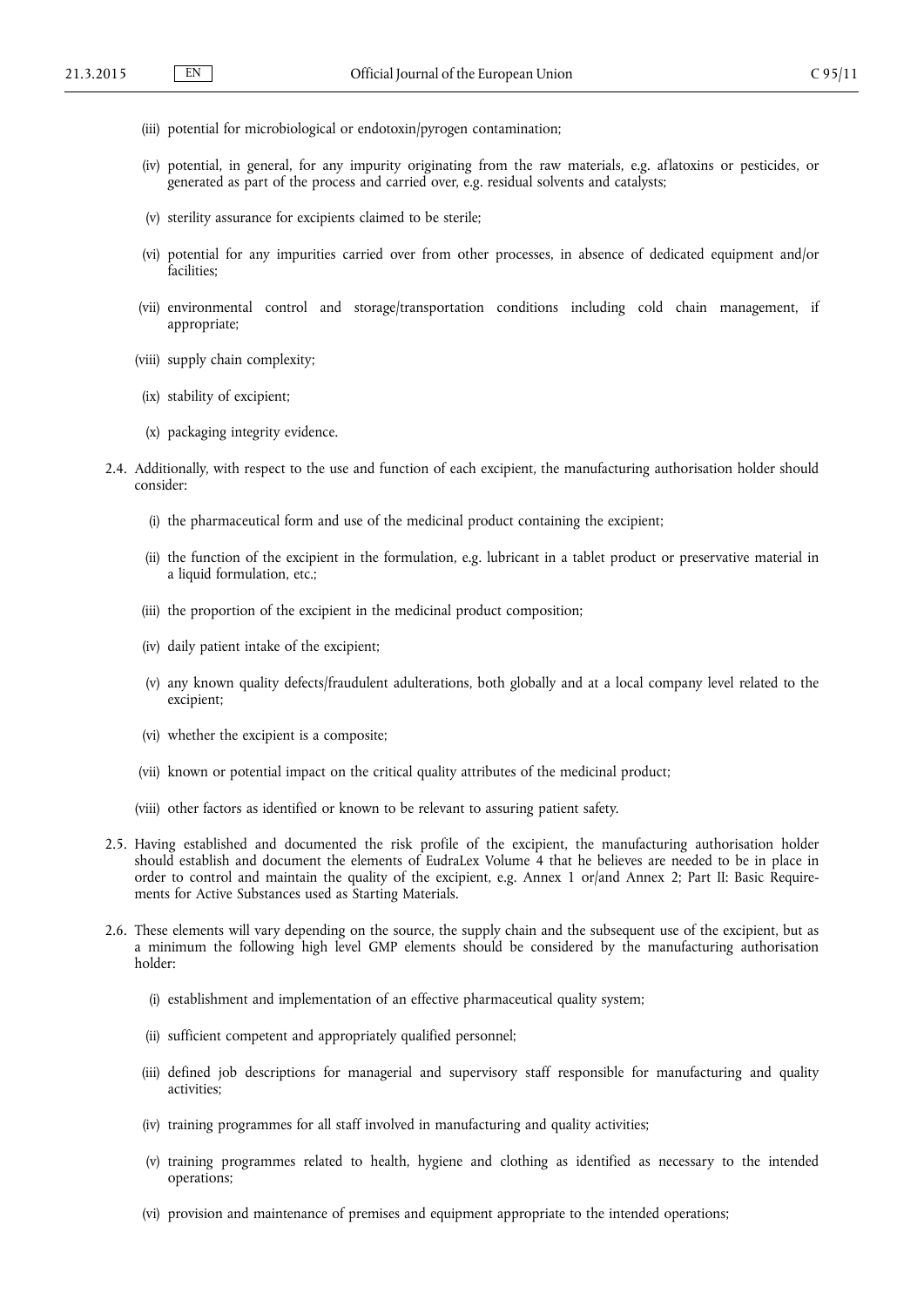- (vii) documentation system(s) covering all processes and specifications for the various manufacturing and quality operations;
- (viii) systems for coding and identifying starting materials, intermediates and excipients to allow full traceability;
- (ix) qualification program of suppliers;
- (x) system for quality control of the excipient and a responsible person independent from production to release the batches;
- (xi) retention of records for incoming materials and excipients and retention of samples of excipients for the periods required by EudraLex Volume 4, Part II;
- (xii) systems to ensure that any activity contracted out is subject to a written contract;
- (xiii) maintenance of an effective system whereby complaints are reviewed and excipients may be recalled;
- (xiv) change management and deviation management system;
- (xv) self-inspection program;
- (xvi) environmental control and storage conditions.

## **CHAPTER 3 — DETERMINATION OF EXCIPIENT MANUFACTURER'S RISK PROFILE**

- 3.1. After determination of the appropriate GMP, a gap analysis of the required GMP against the activities and capabilities of the excipient manufacturer should be performed.
- 3.2. Data/evidence to support the gap analysis should be obtained through audit or from information received from the excipient manufacturer.
- 3.3. Certification of quality systems and/or GMP held by the excipient manufacturer and the standards against which these have been granted should be considered as such certification may fulfil the requirements.
- 3.4. Any gaps identified between the required GMP and the activities and capabilities of the excipient manufacturer should be documented. Furthermore, the manufacturing authorisation holder should perform a further risk assessment to determine the risk profile, e.g. low risk, medium risk or high risk, for that excipient manufacturer. EudraLex Volume 4, Part III, ICH Q9 should be used for that purpose. Quality risk management tools such as those listed there — HACCP etc. — should be used for this.
- 3.5. The manufacturing authorisation holder should have a series of strategies ranging from acceptance through control to unacceptable for the different risk profiles and based on these a control strategy, e.g. audit, document retrieval and testing, should be established.

### **CHAPTER 4 — CONFIRMATION OF APPLICATION OF APPROPRIATE GMP**

- 4.1. Once the appropriate GMP for the excipient and the risk profile of the excipient manufacturer have been defined, ongoing risk review should be performed through mechanisms such as:
	- (i) number of defects connected to batches of excipient received;
	- (ii) type/severity of such defects;
	- (iii) monitoring and trend analysis of excipient quality;
	- (iv) loss of relevant quality system and/or GMP certification by excipient manufacturer;
	- (v) observation of trends in drug product quality attributes; this will depend on the nature and role of excipient;
	- (vi) observed organisational, procedural or technical/process changes at the excipient manufacturer;